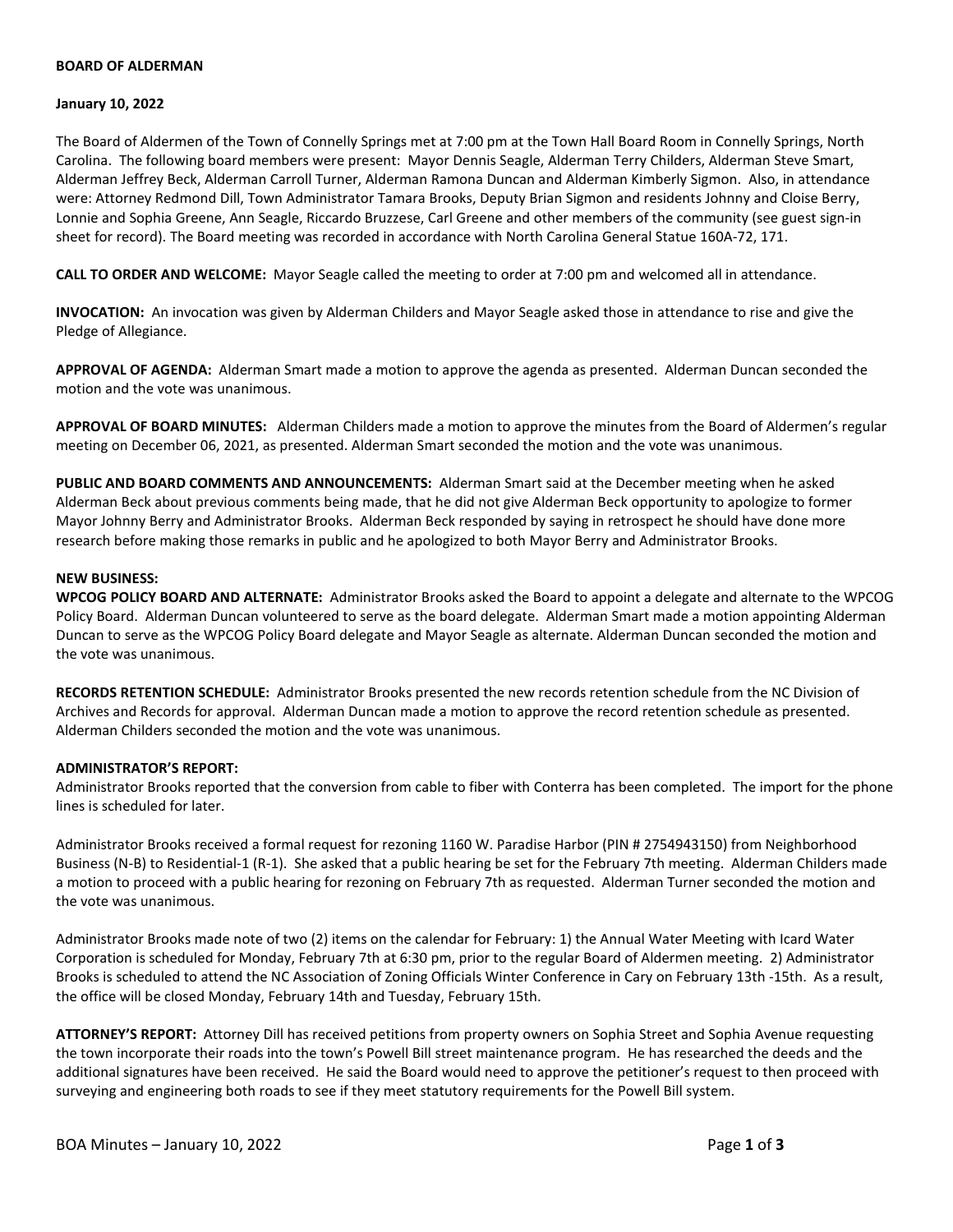**MAYOR'S REPORT:** Mayor Seagle said he had spoken with NCDOT about paving Shady Grove Road. There are no immediate plans for paving.

He said he looked into the Dollar General property and was told the lease is in effect until September 2022. Administrator Brooks said she had emailed and phoned Daniel Holt, of Holt Connelly Springs, LLC; to speak with him about future plans for the building. She has also spoken with WPCOG about the possibility of a reuse/repurpose grant for possible development.

**FINANCE:** Alderman Smart presented the financial reports and said they are available for review. He said the town's income is fifteen percent (15%) higher than what was anticipated for the year.

# **GOVERNMENT SERVICES:**

**POLICE**: Alderman Childers asked Deputy Sigmon to give his report for December. Larceny  $-1$ Warrant for Arrest  $-2$  Order for Arrest  $-2$ **TOTAL CALLS FOR SERVICE: 77**

# **WATER/SEWER**: None.

**PARKS AND RECREATION:** Alderman Duncan said the planning for the Summer Concert Series and Town Day Festival has begun. She is going to ask Shady Grove UMC and Oak Ridge Baptist Church if they would like to sell food during the festival.

# **PERSONNEL:** None.

#### **PROPERTY:**

**OUTDOOR BUILDINGS:** Alderman Turner said he is looking at options for wall-mount shelving. He said there is an issue with water coming into the back left corner that will need to be repaired.

**EXIT SIGNS:** Administrator Brooks said the illuminated exit signs above the front and side entry doors need to be replaced.

## **TRANSPORTATION:**

**PAVING BEHIND LLVFD:** Alderman Turner made a motion to approve paving the section behind the veteran's memorial adjacent to Lovelady Fire Department as quoted by Evans Construction for eleven thousand five hundred dollars (\$11,500.00). Alderman Smart seconded the motion and the vote was unanimous.

**ABEE PARK DR:** Alderman Smart made a motion to approve milling and repaving Abee Park Drive as quoted by Evans Construction for thirty-nine thousand five hundred sixty dollars (\$39,500.00). Alderman Turner seconded the motion and the vote was unanimous.

**BLESSINGS BOX:** Administrator Brooks said the Rutherford College Lions' Club asked about replacing the current Blessings Box at Town Hall. The current blessings box was a 4-H project and is no longer being maintained by their group. Alderman Smart made a motion allowing Rutherford College Lions' Club to replace the Blessings Box. Alderman Sigmon seconded the motion and the vote was unanimous.

**OLD BUSINESS:** Attorney Dill asked the Board if they wish to approve the petitions to proceed with surveying and engineering to continue the Powell Bill process. Alderman Smart made a motion to proceed with surveying and engineering Sophia Street and Sophia Avenue. Alderman Turner seconded the motion and the vote was unanimous. Alderman Sigmon recused herself from the vote.

**CLOSED SESSION:** Alderman Smart made a motion to go into closed session. Alderman Turner seconded the motion and the vote was unanimous.

**OPEN SESSION:** Alderman Smart made a motion to return to open session. Alderman Duncan seconded the motion and the vote was unanimous. Each board member was given a copy of NCGS 143-318.11 regarding closed session law. They were asked to read and sign a copy stating their understanding of closed session rules which will be placed in their individual personnel files.